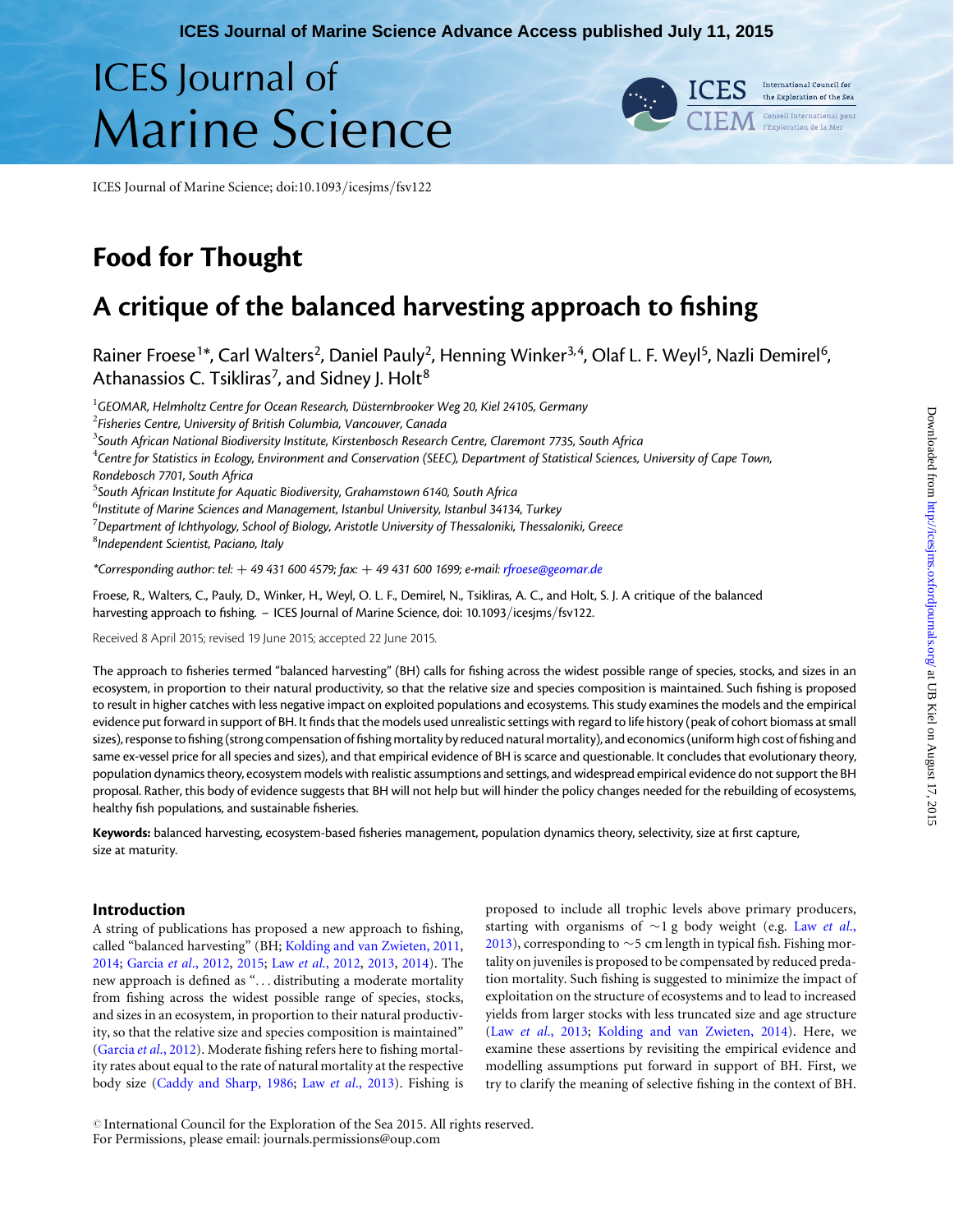Then, we address the assertion that size-selective fishing, rather than excessive fishing pressure, has caused the historical decline in biomass and truncation of age structure visible in many commercially exploited populations. Subsequently, the assumptions behind the ecosystem- and size-spectrum models used as evidence of BH are examined. African inland water fisheries are contrasted with the description of these systems put forward in support of BH. Then, the status of real-world ecosystems with exploitation patterns similar to BH is explored. Finally, an assessment is made of who might benefit from implementing BH.

## Unselective, selective, and super-selective fishing in proportion to productivity

In promoting the concept of BH, Garcia et al[. \(2012\)](#page-8-0) compare what they call "selective" fishing with what they call "unselective fishing". In fact, their definition of "selective" fishing is equivalent to "existing" fishing, and their definition of "unselective" is equivalent to "existing fishing with additional fisheries on lower trophic levels". The term "selective" in the context of existing fisheries refers to the selection of certain species and size ranges for fishing. In contrast, the use of the term "unselective" in Garcia et al[. \(2012\)](#page-8-0) refers to the fishing of the widest possible range of species, stocks, and sizes. However, fishing all species and sizes in proportion to their natural productivity would require knowledge of productivityat-sizefor all species and a coherent policy ofwhat proportion of productivity shall be fished in a given species at a given size. Even if such knowledge and policy existed, implementation would require a superselectivity of gears and a regulatory effort far beyond current capabilities. Garcia et al[. \(2015](#page-8-0), p. 9) address these contradictions as follows: " $[...]$  as has been stressed many times, BH is not unselective fishing, but rather selective fishing that is based on productivity rather than value and catch rates. To achieve true BH, gear configurations and mixes of fishing methods may actually have to be much more selective than at present, with engineering challenges that are significant [...]". In summary, there seems to be some confusion about the meaning of selectivity in the context of BH. In the remainder of this text, we strive to be explicit about what is meant when the term is used.

#### Disentangling the effects of minimum size limits and excessive fishing on size truncation

Publications in support of BH describe the widely observed truncation of natural age and size structures in exploited populations, i.e. the absence of large fish in many stocks and the tendency for a decrease in maximum size and age at maturation with possible undesirable fisheries-induced genetic selection. These effects are expected from evolutionary theory ([Roff, 1984;](#page-9-0) [Jensen, 1996;](#page-8-0) [Law, 2000](#page-8-0), [2007](#page-8-0); [Charnov](#page-7-0) et al., 2001; [Mangel](#page-9-0) et al., 2007; Marty et al[., 2014](#page-9-0)), have considerable empirical support [\(Heino and Dieckmann, 2008;](#page-8-0) [Conover](#page-7-0) et al[., 2009](#page-7-0)), and are also predicted from models that assume phenotypic plasticity even in the absence of natural selection effects [\(Lester](#page-9-0) et al[., 2014\)](#page-9-0).

Reductions in body size are likely to lead to long-term decreases in yield relative to predictions based on unfished growth and distribution patterns. Age-structured population models predict decreases of  $\sim$ 20–30% in long term yield due to reduced growth ([Zimmermann and Jorgensen, 2015\)](#page-10-0), whereas models based on expected changes in surplus production patterns predict less severe or even positive effects on production along with increased population resilience (Heino et al[., 2013](#page-8-0)). Typical stock assessments use recent growth information in predicting short-term future yields, and in doing so already account for the effects of selection in calculation of management targets and reference points.

Publications in support of BH assert that the negative effects associated with size truncation are caused by excessive fishing as well as minimum-size regulations.

- (i) "The outcome of heavy fishing with minimum-size regulations is major disruption to the structure and functioning of aquatic ecosystems" (Law et al[., 2013](#page-8-0), p. 161).
- (ii) "Even moderate fishing reduces the proportion of large and old fish in a population. Selectively fishing large individuals amplifies this effect, and although it does not provide the expected yield benefits ([Halliday and Pinhorn, 2002](#page-8-0)), it results in ecological and evolutionary side effects" [\(Garcia](#page-8-0) et al.[, 2012](#page-8-0), p. 1045).
- (iii) "Targeted removal of large adult fish will result in earlier maturation and decreased adult body size ([Law, 2000;](#page-8-0) [Conover](#page-7-0) [and Munch, 2002;](#page-7-0) [Jørgensen](#page-8-0) et al., 2007; [Sharpe and](#page-9-0) [Hendry, 2009](#page-9-0); [vanWijk](#page-10-0) et al., 2013), with unknown evolutionary consequences" ([Kolding and van Zwieten, 2014,](#page-8-0) p. 133).
- (iv) "Hsieh et al[. \(2010\)](#page-8-0) concluded from an analysis of many stocks that age and size truncation is widespread in size-selective fish-eries" (Law et al[., 2013,](#page-8-0) p. 163).

No attempt is made in any of these publications to disentangle the effects of fishing mortality and minimum-size limits on the size structure of an exploited population. Instead, minimum-size limits are suggested as the main cause of the observed negative effects (e.g. the last quote above). But, disentangling the effect of fishing mortality and minimum-size limitations on the age and size structure of populations is straight-forward ([Beverton and](#page-7-0) [Holt, 1957](#page-7-0)). Fish grow throughout their lives and the proportion of large fish in a population is determined by the number of fish that survive to the corresponding age. The number of survivors is a function of the mortality rate. If this rate is increased several-fold, as has been the case in most exploited populations during the past 50 years [\(Froese and Proelß, 2010;](#page-8-0) [Pauly and Froese, 2012](#page-9-0)), then the number of fish reaching old age and large size is drastically reduced. This effect is necessarily stronger if mortality is increased earlier, on smaller life stages. In contrast, with regulations that protect small fish from fishing, many more fish survive to older age and larger size. With moderate fishing of large fish, starting fishing at the size where the biomass of a cohort is maximum, a given catch will have the least impact on size structure and a given fishing mortality will produce close to the highest yields [\(Beverton and Holt, 1957,](#page-7-0) [1966;](#page-7-0) Froese et al[., 2008](#page-8-0)). This interplay of growth, mortality, size-selectivity, and yield is referred to as basic population dynamics in the remainder of this text.

There is widespread empirical evidence in support of the predictions from basic population dynamics. These rules are confirmed by trends in catch, biomass, and recruitment of hundreds of exploited stocks. They form the basis of modern dynamic stock assessment models [\(Quinn and Deriso, 1999](#page-9-0); [Quinn and Collie, 2005;](#page-9-0) [Methot](#page-9-0) [and Wetzel, 2013](#page-9-0)), which predict next year's biomass as the basis for setting the next year's catch quotas. These biomass predictions can be subsequently compared with observations and are, in the most cases, found to be sufficiently accurate to form the regular basis for advice to fisheries management (e.g. [Punt, 2006;](#page-9-0) [Punt](#page-9-0) et al.[, 2013\)](#page-9-0). Thus, the statement that "[t]he old single species Yield-per-Recruit models, upon which decades of management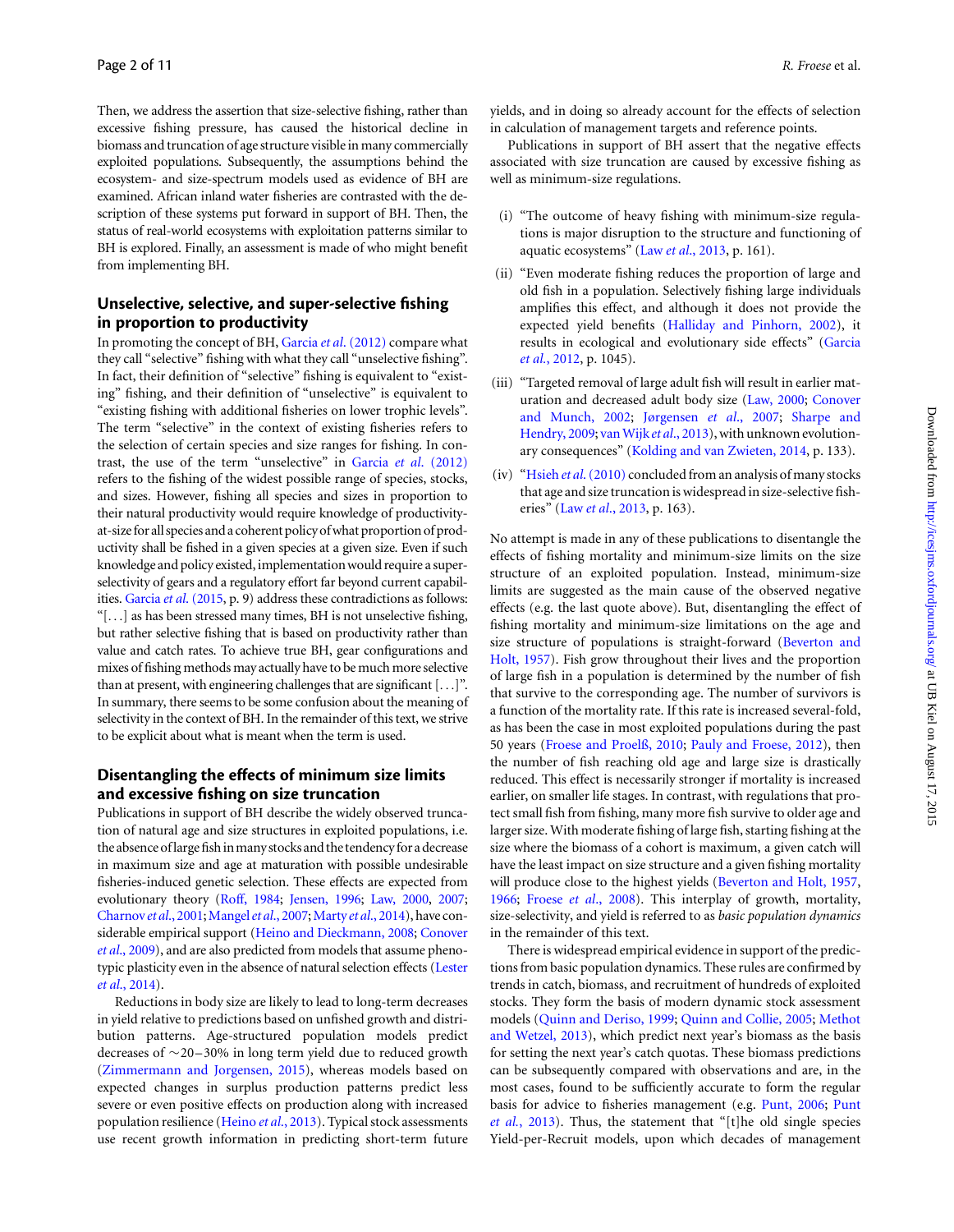advice, and volumes of simulation studies have been performed are basically not reflecting reality" ([Kolding and van Zwieten, 2011](#page-8-0), p. 8), is itself not reflecting reality.

For example, the analysis of fish bones found at archeological sites indicates that North Sea cod (Gadus morhua) was caught by mediaeval fishers mostly at sizes of 80-120 cm ([Harland and](#page-8-0) [Parks, 2008\)](#page-8-0), which corresponds to the predicted size range of the peak in biomass (Froese et al[., 2008\)](#page-8-0). This targeted removal of large fish was sustained for hundreds of years, without a declining trend in size [\(Barrett](#page-7-0) et al., 1999; [Harland and Parks, 2008](#page-8-0)), indicating a sustainable fishery. After the mid-1960s, fishing mortality was increased to  $F > 0.6$  year<sup>-1</sup>, meaning that, on average, over 45% of the fish present during the year were removed by fishing. Also, cod were now targeted from 30–35 cm onwards [\(ICES, 2015\)](#page-8-0). This fishing led to the collapse of the stock at the end of the 1990s ([ICES, 2014a](#page-8-0)). Had the fishery only targeted fish above 80 cm long, smaller cod would not have been affected, and cod of 80 –100 cm would still be present at about half of their pristine abundance. As predicted by basic population theory, but contrary to the predictions of BH (Law et al[., 2013\)](#page-8-0), it was the spread of high fishing mortality to all ages and sizes down to 30 cm that most likely led to the observed extirpation of large cod in the North Sea. As the recent stock assessment report for North Sea cod [\(ICES, 2014a,](#page-8-0) p. 804) puts it: "There is a need to reduce fishing induced mortality on North Sea cod further, particularly for younger ages, in order to allow more fish to reach maturity and increase the probability of good recruitment".

As another example, [Garcia and Demetropoulos \(1986\)](#page-8-0) present detailed evidence of a substantial increase in trawl catch in Cyprus after juveniles entering the fishing grounds were protected for 1 month before fishing was allowed to commence. This confirmation of the predictions of the basic population model was called the "Cyprus effect" and similar protection of juveniles was recommended for pilot projects in other areas [\(Garcia, 1986](#page-8-0)).

Another study ([Law and Grey, 1989\)](#page-8-0) also provides strong empirical evidence of the predictions of the basic population model: large Arcto-Norwegian cod (G. morhua) have been fished sustainably for about 1000 years on their spawning grounds in the Lofoten Islands, contradicting the assertion of [Garcia](#page-8-0) et al.  $(2012)$  that even moderate fishing of adults will result in deleterious evolutionary and ecological side effects. A new trawl fishery started on the feeding grounds around 1930, with fishing mortality three times the adult mortality rate exerted on juveniles and adults, i.e. the targeting of only large cod was abandoned and smaller size classes were exploited close to their higher rate of productivity, as called for by BH. As a result, biomass and yield declined strongly over the next decades and maturation shifted to earlier ages [\(Jørgensen](#page-8-0) et al., 2009). Such change is predicted by basic population theory and evolutionary theory (see above), but is contrary to the predictions of BH, where the fishing mortality of juveniles should have been partly compensated by strongly reduced predation from cannibalistic adult cod, leading to an overall increase in catch and biomass. Recent management of this stock has strongly reduced fishing mortality and implemented mesh size limitations, a minimum catching size, a maximum bycatch of undersized fish, closure of areas with high densities of juveniles, and other seasonal and area restrictions ([ICES, 2014b](#page-8-0)). As a result of these management measures, and in accordance with basic population theory, current stock size and catches are close to the highest observed, though maturation schedule and size structure have not yet returned to historical values ([ICES, 2014b](#page-8-0)).

Another example of long-term sustainable targeting of large fish is the Almadraba trap fishery for Bluefin tuna (Thunnus thynnus) in the Mediterranean. For about 3000 years, this fishery has caught large tunas of  $\sim$ 200 kg on their spawning migration, yielding over 100 000 tons in 1950. The subsequent expansion of fishing pressure to other gears, areas, and body sizes down to 30 kg led to the nearcollapse of the stock [\(EC, 2014\)](#page-8-0).

In a final example, the effects of 6 years of strongly reduced fishing pressure in the Northeast Atlantic during World War II also confirmed the expectations from the basic population model, with two- to fivefold increases in stock densities, a shift in biomass towards larger fish, and a slight decrease in weight-at-age probably caused by density-dependent reduction in growth, that was however "insufficient to prevent the augmentation of the stock[s]" [\(Clark and Graham, 1948,](#page-7-0) p. 6).

In summary, basic population dynamics theory and empirical evidence leave little doubt that excessive fishing mortality and not minimum-size regulations caused truncation in age and size structure of exploited populations.

#### Lack of evidence of minimum size as a cause of age truncations and early maturation

In making the case for minimum-size regulations being the main cause of observed size and age truncations in exploited populations, 10 studies are cited in the examined BH publications [\(Rice and](#page-9-0) [Gislason, 1996](#page-9-0); [Law, 2000](#page-8-0); [Conover and Munch, 2002;](#page-7-0) [Halliday](#page-8-0) [and Pinhorn, 2002](#page-8-0); [Blanchard](#page-7-0) et al., 2005; [Jørgensen](#page-8-0) et al., 2007; [Sharpe and Hendry, 2009;](#page-9-0) Guénette and Gascuel, 2012; [Borrell,](#page-7-0) [2013](#page-7-0); [van Wijk](#page-10-0) et al., 2013). Only two studies ([Conover and](#page-7-0) [Munch, 2002](#page-7-0); [van Wijk](#page-10-0) et al., 2013) deal with the effects of different size-selectivity. These studies conducted experiments where, over several generations, only the smallest or the largest individuals of a cohort were allowed to reproduce. Not surprisingly, the offspring of the smallest individuals were smaller and matured earlier and the offspring of the largest individuals were larger and matured later than the respective controls with random mating. However, [Conover and Munch \(2002\)](#page-7-0) used a semelparous species and [van](#page-10-0) Wijk et al[. \(2013\)](#page-10-0) sacrificed their specimens 30 days after maturation, i.e. there was no adult age structure that could be examined. Also, although both studies tie their results to fisheries management, their experimental harvesting strategies bear no resemblance to fishing. [Conover and Munch \(2002\)](#page-7-0) harvested 90% of each cohort, letting only the 10% smallest or largest individuals survive and reproduce. [van Wijk](#page-10-0) et al. (2013) harvested 80% of each cohort, letting only the 20% smallest or largest individuals survive and reproduce. Such precisely defined selectivity and massive mortality exerted only on the members of the same cohort in a single day can and should not be reproduced in real-world fisheries. Mortalities of 80–90% inflicted right before first reproduction would lead to a depleted spawning stock with high probability of impaired recruitment (Beddington and Cooke, 1983) and with severely reduced abun-dance of large fish ([Beverton and Holt, 1957](#page-7-0); Froese et al[., 2008](#page-8-0)). Therefore, these experiments do not provide any support for the assertion that, in typical age-structured populations, moderate fishing of large fish will result in earlier maturation and decreased adult body size. Rather, as pointed out above, such fishing was sustainable for hundreds of years without evident impacts on ecology or population size structure [\(Law and Grey, 1989;](#page-8-0) [Barrett](#page-7-0) et al., 1999; [Harland and](#page-8-0) [Parks, 2008;](#page-8-0) [EC, 2014\)](#page-8-0).

The remaining publications cited in support of negative impact of minimum size regulations did not examine the effects of different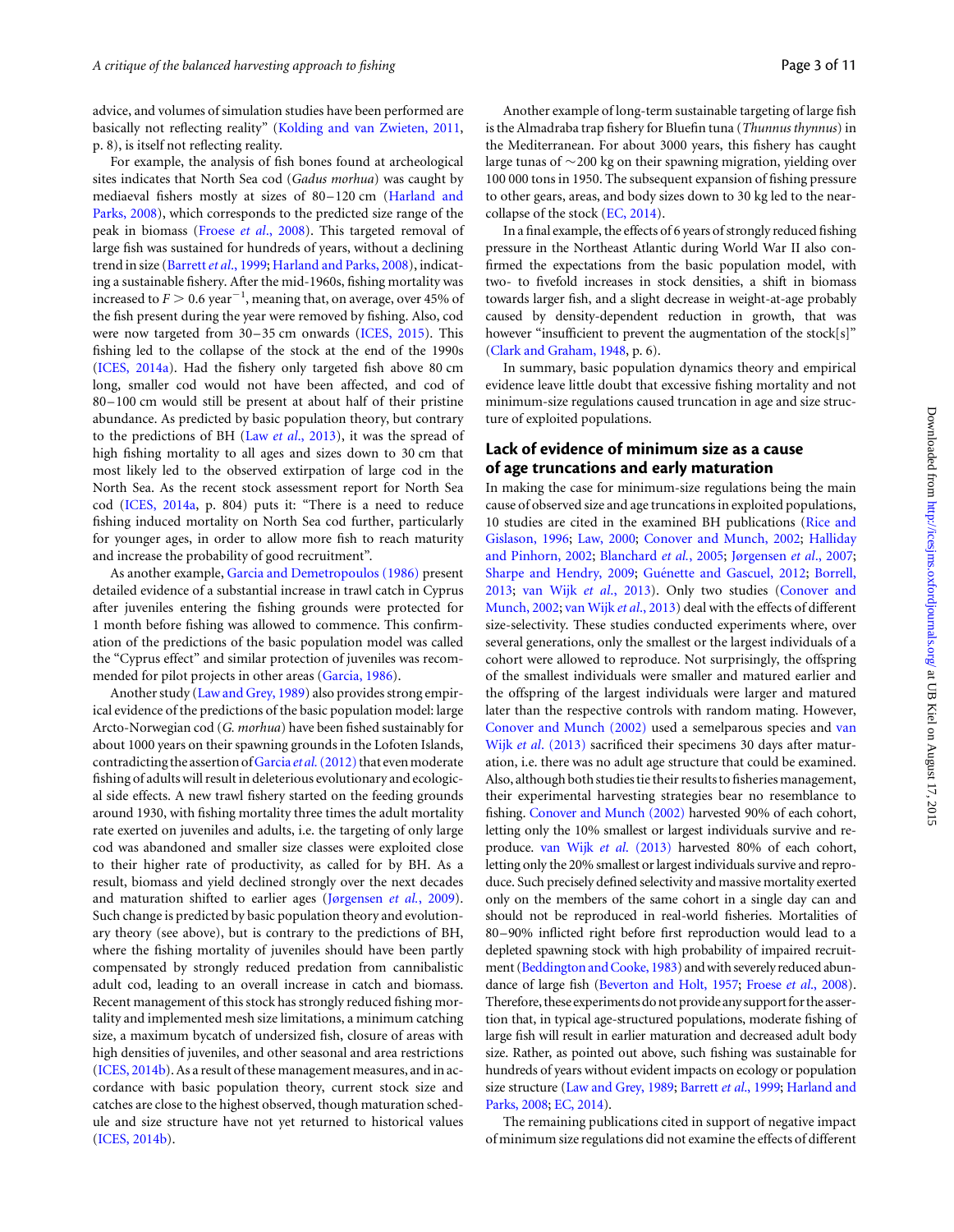size-selectivity and did not contain any evidence that minimum-size regulations caused size truncation or early maturation, or that fishing of all size classes, as proposed by BH, would increase the number of large fish. Rather, most studies identified excessive fishing pressure as reason for observed early maturation. For example, [Sharpe and Hendry \(2009\)](#page-9-0) found that maturation indices declined "at a rate that was strongly correlated with the intensity of fishing[...]". ["Law \(2000\)](#page-8-0) found that low age-at-entry into the fishery strongly selects for early-maturing fish and that "late-maturing fish are at a strong disadvantage relative to earlymaturing fish under the current high levels of exploitation". [Jørgensen](#page-8-0) et al. (2007) concur that "[l]ife history theory predicts that increased mortality generally favours evolution towards earlier sexual maturation at smaller size and elevated reproductive effort". [Blanchard](#page-7-0) et al. (2005) identify not minimum-size regulations but the increase in overall fishing mortality as the main driver for the observed changes in the ecosystem size spectrum of the Celtic Sea. In summary, none of the studies cited in these BH publications supports the contention that minimum-size regulations cause size/age truncations and early maturation.

## Lack of evidence that "more selective fishing neither maximizes production nor minimizes impacts"

One of the predictions of the basic population model is that, for a given F, increase of length at first capture towards an optimum value will increase yield ([Beverton and Holt, 1957](#page-7-0), [1966](#page-7-0)). In contrast, Garcia et al[. \(2012\)](#page-8-0) state that "Increasing evidence suggests that more selective fishing neither maximizes production nor minimizes impacts  $(4-7)$ ". The numbers  $4-7$  refer to Garcia *et al.* (2011), [Misund](#page-9-0) et al. (2002), Bundy et al.[\(2005\),](#page-7-0) and Zhou et al[. \(2010\).](#page-10-0) In the following, these publications are examined for evidence in support of the statement.

Garcia et al[. \(2011\)](#page-8-0) is a report from a 2010 meeting in Nagoya, Japan, defining and discussing BH. The report contains several examples of multispecies fisheries where protection of juveniles led to unexpected side effects. But, there are also examples where expanding fishing to include juveniles substantially decreased yields (e.g. [Law and Grey, 1989\)](#page-8-0). The abstract of the report indicates a lack of conclusive evidence of BH: "The few attempts to verify the impacts predicted by [BH] models in real ecosystems with empirical data had limited success, indicating that such a demonstration might be a significant challenge" (Garcia et al[., 2011\)](#page-8-0).

Misund et al[. \(2002\)](#page-9-0) propose unselective, multi-gear, small-scale fisheries as "the optimal exploitation pattern that exists", without any supporting evidence with regard to relative yields and biomass or extinctions. Bundy et al[. \(2005\)](#page-7-0) used ecosystem modelling to compare heavy exploitation of only top-level predators with heavy exploitation of only low-trophic level species, and with moderate exploitation ofall trophiclevels according toBH.They find that selective fishing for only the low-trophic level groups, and not BH, would maximize yield and minimized ecosystem disturbance. [Zhou](#page-10-0) et al. [\(2010\)](#page-10-0) is a "perspective" paper calling for a "balanced exploitation" approach similar to BH. It does not contain any data in support of the quoted statement.

Finally, the publication of [Halliday and Pinhorn \(2002\)](#page-8-0) is a "mini review" of historical problems in fisheries management and in size-truncated fish populations, without data or simulations or a systematic meta-analysis of relevant studies to support the quoted statement. In summary, none of the five publications cited by Garcia et al[. \(2012\)](#page-8-0) in support of their statement that increase in

size at first capture will neither increase yield nor minimize impact, actually contain data or modelling or a meta-analysis in support of that statement.

#### Ecosystem models do not support BH

At the heart of arguments about the benefits (for yield and ecosystem structure) of BH is a critical assumption about how fishing affects natural mortality rates of organisms via changes in trophic interactions (predation rates). BH asserts that harvesting of small creatures (including juveniles of larger fish) will result in substantial replacement of natural mortality rates with fishing mortality, with only a moderate increase in total mortality rates, so that large yields of small creatures can be taken while still taking close to maximum sustainable yields of larger creatures. In contrast, single-species models typically assume constant (though possibly size-dependent) natural mortality rates, so that fishing adds to these rates causing higher total mortality and, more particularly, high cumulative mortality for larger species before these species reach valuable sizes. But even if the BH argument is correct, the decreases in natural mortality rates, due to reduced predation mortality, must involve a substantial decrease in abundance of the larger predators. Even if natural mortality were indeed partly replaced by fishing mortality, the prey biomass taken by fishing is removed from the system rather than being propagated to higher trophic levels. The biomass of these higher levels will therefore shrink, even without fishing on these levels (Smith et al[., 2011](#page-9-0)).

In most exploited ecosystems, high-value high-trophic level species have been overfished before low-value low-trophic level species were targeted (Pauly et al.[, 1998](#page-9-0)). In other words, even if mortality compensation can be demonstrated in simulations or experiments, such compensation is unlikely in real-world ecosystems where upper trophic level species have already been reduced by fishing. Rather, the rebuilding and sustainable exploitation of high-value species will require reduced exploitation of low-trophic levels [\(Pikitch](#page-9-0) et al., 2012; [Essington](#page-8-0) et al., 2015).

Because of the lack of empirical evidence supporting the notion that fishing at all trophic levels will be compensated by reduced predation at low-trophic levels, various trophic interaction and/or ecosystem models have been applied to make predictions about how the mortality rates at lower trophic levels might change if higher trophic levels are fished at rates close to their respective productivity. However, ecosystem models in general do not, and cannot, support the proposition that BH across sizes and trophic levels will somehow result in less disruption of ecosystem structure than moderate size-selective harvesting of selected species. It is a basic consequence of thermodynamic losses during trophic transfers of biomass and energy that appropriation of production of smaller creatures by fishing, i.e. the substantial removal of biomass from the ecosystem, necessarily causes severe and cumulative (over size and trophic level) negative impact on production available to support larger species (Smith et al[., 2011\)](#page-9-0), along with reduced prey densities and availability that further impact negatively on those larger species. The modelling exercises used in BH publications to support their opposite view are investigated in the following paragraphs.

Garcia et al[. \(2012\)](#page-8-0) assert that Ecosim [\(Walters](#page-10-0) et al., 1997) policy optimization procedures support the use of BH policies for a wide range of ecosystems. In fact, Ecosim predicts that overall yields would be maximized by massive fishing of low-trophic levels, although this results in the elimination of larger species and has a severe negative impact on biodiversity [\(Christensen and Walters,](#page-7-0)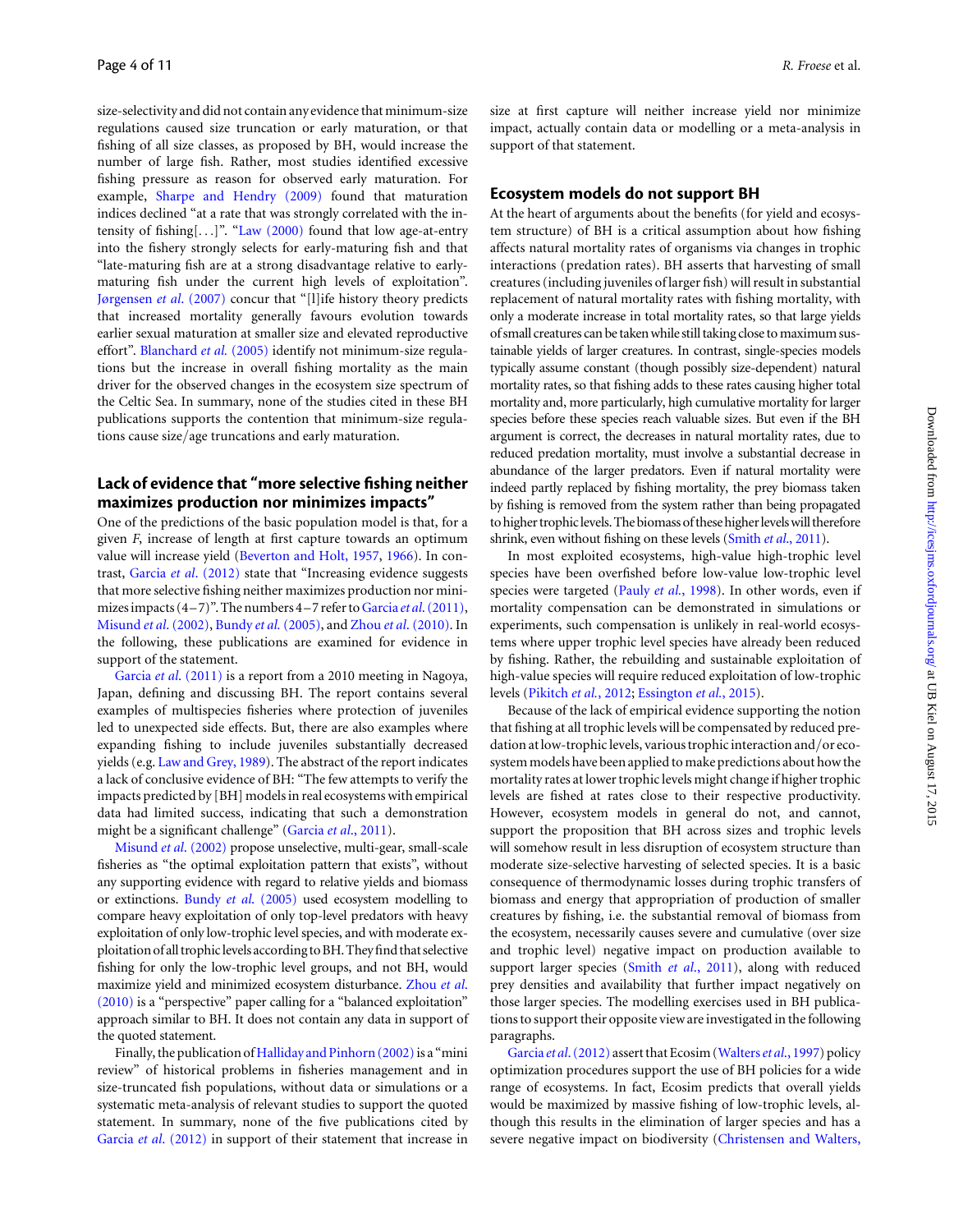[2005;](#page-7-0) [Walters](#page-10-0) et al., 2005; Cury et al[., 2012\)](#page-7-0). Moreover, the assertions of Garcia et al[. \(2012\)](#page-8-0) are misleading in at least four ways:

First, in the analysis of Garcia et al[. \(2012](#page-8-0), Fig. 1), existing "selective" fisheries show maximum yields at moderate exploitation rates, with resulting biomass levels of about two-thirds of unexploited ecosystem biomass. Fishing of additional species that have not yet been considered profitable to pursue, increases yields while further reducing ecosystem biomass. But, the overall higher yields and higher biomass with fewer extirpations at higher exploitation rates predicted for unselective fishing result from including more, mainly small, abundant and productive species in the totals and proportions for BH, thus masking the negative effects of harvesting those small species on yield and value from existing fisheries [\(Walters](#page-10-0) et al., [2005](#page-10-0); see also similar evidence in African inland fisheries presented below).

Second, Garcia et al[. \(2012\)](#page-8-0) use the Ecosim profit maximization criterion rather than the yield maximization criterion, with default Ecosim prices (identical for all species and sizes) and default fishing costs (large proportion of base incomes). Because of the relative high cost of fishing, the profit maximization criterion with these default settings results in relatively low fishing efforts that are much less destructive of ecosystem structure than the efforts which would maximize ecosystem yield.

Third, even these economically optimum efforts commonly result in Ecosim predictions involving disappearance of larger species, and for that reason Ecosim includes a "mandated rebuilding" constraint option. Garcia et al[. \(2012](#page-8-0), p. 4 in Supporting Online Material) set a rebuilding constraint of 40% of unfished biomass in all Ecosim models, thus generating a circular argument: they forced the goals of high value and maintenance of ecosystem structure (i.e. high biomass of long-lived ecosystem components) onto the optimization process, rather than letting these results emerge as an objective outcome from applying the BH approach to fishing.

Fourth, Garcia et al[. \(2012\)](#page-8-0) assert that Ecosim predicts optimum selective "fishing mortality rates so low that yield is not economically sustainable". This assertion is not correct. Ecosim catches are scaled relative to historical catches, which were certainly not "uneconomical", and in fact often show how it has been economical to overfish stocks before they were depleted. Ecosim only calls for reduced fishing mortality rates when that would result in increased catches.

When reasonable economic inputs (prices and costs) are provided, Ecosim typically predicts a highest value from policies that involve selective harvesting across the ecosystem of both small and large organisms, targeting highly valued small and abundant creatures like shrimp, crabs, and bait fish for sport fishing. In other words, if realistic market prices rather than one uniform price for all species and sizes had been used in the Ecosim models in [Garcia](#page-8-0) et al[. \(2012\),](#page-8-0) then Ecosim optimization would have suggested highly selective fishing for valuable species as the superior policy. Note, however, that such selective fishing also contains risks. Ecosim models sometimes predict that economically selective harvesting may lead to unintended changes in ecosystem structure (Zhou et al[., 2010](#page-10-0)), in particular so-called cultivation-depensation and overcompensation effects (e.g. [Walters and Kitchell, 2001](#page-10-0); [Choi](#page-7-0) et al[., 2004](#page-7-0); [Engelhard](#page-8-0) et al., 2014; [Gardmark](#page-8-0) et al., 2015; [Levin and](#page-9-0) [Mollmann, 2015\)](#page-9-0), where reduction in abundance of naturally dominant species results in increases in less-valued competitors and predators (e.g. small piscivores, or jellyfish) that then reduce productivity of the dominant species and create risk of the ecosystem being trapped in an unproductive equilibrium (an ecosystem

resilience issue). That this issue is not only of academic interest is illustrated by the northern Benguela upwelling ecosystem, where intense fishing pressure on the larger fish, which previously dominated that ecosystem, resultedinits flipping to a new, and apparently stable state dominated by jellyfish [\(Richardson](#page-9-0) et al., 2009). Changes like this are an argument for reduction of fishing pressure on predators and competitors of the problematic species, or for selective fishing of the problematic species, not arguments for fishing everything in the system.

#### Size-spectrum models used to justify BH are highly unrealistic

Size-spectrum models have become a popular tool used to support BH (e.g. Rochet and Benoît, 2011; Law et al[., 2012](#page-9-0), [2013](#page-8-0), [2014;](#page-9-0) [Jacobsen](#page-8-0) et al., 2014). For example, Law et al[. \(2012\)](#page-9-0) present an ecosystem consisting of a fixed plankton community and a single fish species. Fish start life as an egg of 1 mg. Fish larvae feed on plankton and grow, until they are large enough to feed exclusively on smaller individuals of their own species. Once fish reach maturity, a proportion of assimilated food (rather than body weight, as normally assumed) is allocated to the production of new eggs. As the density of adults increases, more juveniles are consumed, and thus recruitment declineswith the biomass of adults (rather than being largelyindependent of spawner biomass above a certain minimum level, as empirically observed). To prevent a build-up in density of the largest fish, a very high "senescence" mortality is introduced, with  $M = 5$  year<sup>-1</sup> for fish above half of maximum weight of 1000 g, whereas the typical adult mortality for such fish would be less than one-tenth of that value. In contrast to real populations, this combination of poorly supported and/orinappropriate assumptions leads to a peak in cohort biomass at the smallest body size (Law et al[., 2012,](#page-9-0) Figure 1a). Curiously, in another study, Law et al[. \(2013\)](#page-8-0) also assert a minimum impact of BH on a modelled population size spectrum, but in that analysis they use total mortality rates (fishing plus natural, see a survivorship plot in their Fig. 2) that approach zero for fish aged about 6 years and older. Other models assume a strong replacement of natural mortality rates of small creatures by fishing mortality (e.g. [Engelhard](#page-8-0) et al., 2014).

Size-spectrum models that have predicted higher yields from in-dividual species by using BH (Law et al[., 2013,](#page-8-0) [2014;](#page-9-0) [Jacobsen](#page-8-0) et al., [2014](#page-8-0)) have assumed mortality rates high enough to cause decreasing biomass with size over a wide range of sizes within each species, as if decrease in biomass with size for communities as a whole also applies to each species within the community size spectrum. However, species contributions to the biomass spectrum are typic-ally dome-shaped [see, e.g., [Duplisea](#page-8-0) et al. (1997) and [Kolding and](#page-8-0) [van Zwieten \(2014,](#page-8-0) Fig. 7a)] and there is lumpiness in size distributions even at the scale of trophic levels [\(Boudreau and Dickie, 1992;](#page-7-0) [Yurista](#page-10-0) et al., 2014), implying higher yield by selectively fishing each species at near the size where its cohort biomass is maximum. Beyond lacking empirical support, the assumption that each species exhibit maximum biomass at small body size does not make evolutionary sense.Were such a situation to develop naturally, the evolutionary effect would be strong selection for reduction in body sizes at maturity ([Roff, 1984](#page-9-0); [Jensen, 1996;](#page-8-0) [Law, 2000,](#page-8-0) [2007;](#page-8-0) [Charnov](#page-7-0) et al., 2001; [Mangel](#page-9-0) et al., 2007; Lester et al[., 2014\)](#page-9-0) due to there being no selective advantage (no increase in lifetime reproduction) from delaying maturity so as to increase body size and fecundity. In summary, the size-spectrum models presented in support of BH make a number of unrealistic and even contradictory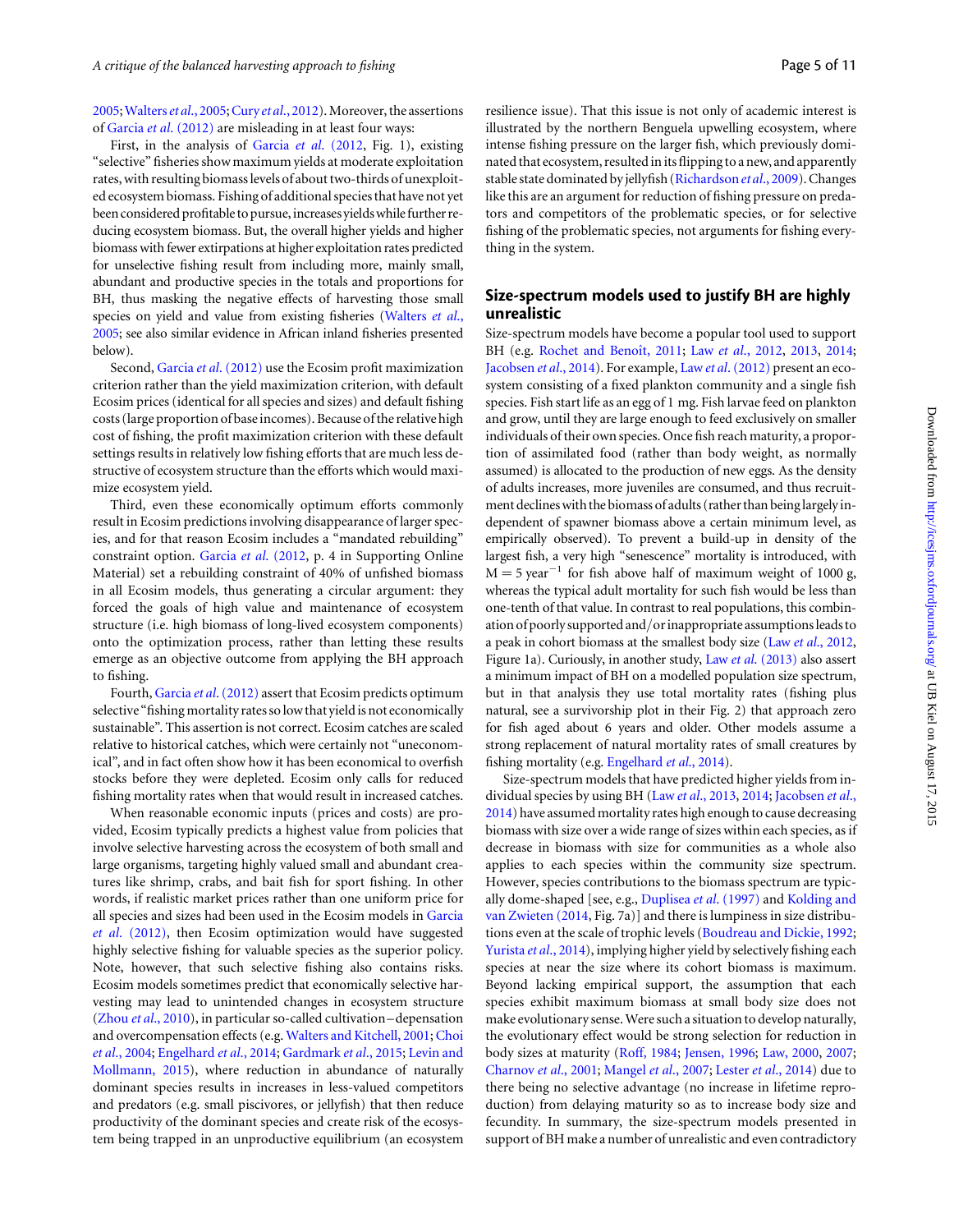assumptions, which call into question the validity of their support for BH.

## African inland fisheries are not a desirable role model for future global fisheries

The Lake Kariba fishery is probably the most prominent case study used as supportive empirical evidence of BH (Garcia et al[., 2011](#page-8-0), [2012;](#page-8-0) [Kolding and van Zwieten, 2011;](#page-8-0) Law et al[., 2012](#page-9-0); [Kolding](#page-8-0) [and van Zwieten, 2014](#page-8-0); Garcia et al[., 2015\)](#page-8-0). Between 1980 and 2000, fisheries in the Zimbabwean part of Lake Kariba were actively managed with limited access, closed areas, and enforced gear and mesh size restrictions, whereas the fishery on the Zambian side was an unregulated open access fishery. Over that period, catch per unit effort (cpue in  $kg \text{ set}^{-1}$ ) in a fishery-independent survey was about seven times lower in the open access fishery ([Kolding](#page-8-0) et al[., 2003\)](#page-8-0), suggesting a severe reduction in community biomass. BH, however, argues that reduced cpue is a normal response to fishing, and that similar diversity and community size structure in the two fisheries indicate that the open access fishery was not overfished ([Kolding](#page-8-0) et al., 2003; [Kolding and van Zwieten, 2011](#page-8-0), [2014\)](#page-8-0). [Tweddle](#page-9-0) et al. (2015) question this interpretation because the community analysis included wide-ranging species that may have come from the regulated area and which, therefore, may have masked local overfishing (e.g. [Økland](#page-9-0) et al., 2005). Furthermore, [Tweddle](#page-9-0) et al. (2015) point out that, in the open access fishery, valuable cichlid species appear to have been replaced by very low-value small catfish (*Synodontis* species), which now constitute  $\sim$ 70% of the gillnet catches.

Perhaps, the best African example of the consequences of unselective, unregulated fishing is from Lake Malombe, a shallow lake  $(390 \text{ km}^2)$ , which is situated 12 km downstream from the outflow from Lake Malawi [\(Tweddle](#page-9-0) et al., 2015). Here, the introduction in the 1980s of a small-meshed purse seines (nkacha net) to harvest previously unexploited small haplochromine cichlids caused the collapse of a highly valuable fishery for chambo [\(Weyl](#page-10-0) et al[., 2004](#page-10-0)), which is a collective name for three large tilapia species comprising the Oreochromis "Nyasalapia" species flock [\(Trewavas,](#page-9-0) [1983\)](#page-9-0). The nkacha net catches a wide range of species ( $>50$  taxa) at all life history stages (Weyl et al[., 2004\)](#page-10-0). Its introduction initially increased yields threefold (from 4000 to 12 000 t year $^{-1}$ ), with additional catches of small haplochromine cichlids and juvenile chambo (Weyl et al[., 2004](#page-10-0)), in line with the prescriptions of BH theory. But, [Tweddle](#page-9-0) et al. (1995) assessed the fishery in 1992 and warned that the reliance on tiny, immature fish could lead to a collapse. Subsequently, catches decreased to levels close to the 4000 t  $year<sup>-1</sup>$ before the introduction of the nkacha net, but now consisting mainly of small, low-value species, because of recruitment and growth over-fishing of the high-value chambo species [\(FAO, 1993](#page-8-0); [Tweddle](#page-9-0) et al., [2015](#page-9-0)).

While [Kolding and van Zwieten \(2011\)](#page-8-0) argue that most fisheries will reach some form of economic break-even point long before the extinction of the target species, they ignore that in Africa, where economic alternatives to fishing are often absent, fishers have no choice but to stay in the fishery ([Allison and Ellis, 2001](#page-7-0)). In Lake Malombe, this has resulted in dwindling economic returns per fisher from about 11 USD per day during the peak of the chambo fishery to about 2 USD per day after the collapse of the fishery [\(Tweddle](#page-9-0) et al., 2015). Contrary to the suggestions by [Kolding and van Zwieten \(2011](#page-8-0), [2014](#page-8-0)), unregulated fishing still leads to the tragedy of the commons ([Hardin, 1968](#page-8-0)) and "rhymes with poverty" ( $Béné, 2003$ ).

The open access African inland fisheries presented in BH publications as "closest example of the optimal exploitation pattern that exists" leading to ecosystems where "everything is less abundant, [but] the relative fish community structure remains largely unchanged" ([Kolding and van Zwieten, 2011](#page-8-0), p. 17–18) are in reality the remnants of previously valuable fisheries, with fish communities now dominated by small, low-value species (Weyl et al[., 2010;](#page-10-0) [Mkumbo and Marshall, 2015](#page-9-0); [Tweddle](#page-9-0) et al., 2015). The proclaimed preference for such fish is instead often the result of lack of choice due to large-scale collapses of truly preferred species such as large cichlids [\(Tweddle](#page-9-0) et al., 2015).

The Lake Malombe scenario is not unique and the loss of high-value target species due to unregulated effort and selectivity is a problem in many African inland fisheries [\(Tweddle](#page-9-0) et al., 2015), including Lake Malawi (Weyl et al[., 2010\)](#page-10-0) and Lake Victoria [\(Mkumbo](#page-9-0) [and Marshall, 2015](#page-9-0)). Many fisheries have relatively stable total yields, but catches are now characterized by low-value species and decreased individual catch and income.

In summary, it is very questionable whether the examples of African inland fisheries that follow BH principles are indeed a desirable role model for future global fisheries.

# Real-world fisheries do not support the predictions of BH

While consistent evidence in support of the predictions of BH is lacking, thereis no lack of evidence to the contrary, i.e. of ecosystems with exploitation of nearly all species at nearly all size levels as proposed by BH, but with stocks exhibiting truncated size structures, early maturity, severely depleted biomass and with reduced overall catches from the system. For example, fishing in the North Sea affects most of the species, either as target or as bycatch or as collateral damage from bottom trawling. Excavators are used in fisheries on mussel beds and shrimp trawls operate in shallow water nursery grounds with 16 mm mesh size. A variety of trawls, traps, hooks, gillnets, and other gears are employed throughout the North Sea, without any major marine-protected area closed to fishing. Minimum-size regulations for species are typically set below the size at maturity (Froese et al[., 2015\)](#page-8-0), and there is a substantial catch of small individuals and non-target species that have traditionally been discarded at sea, but which is to be partially landed and used as fishmeal under the new fisheries policy ([CFP, 2013\)](#page-7-0). Exploitation rates have been reduced towards natural productivity rates for many stocks in recent years and some of these stocks have already increased in biomass. Thus, many of the prescriptions of BH are already in place; yet, most stocks show distorted size structures and are, with few exceptions, below levels that can produce maximum sustainable yields (Froese et al[., 2015\)](#page-8-0).

A strict implementation of BH in the North Sea would require increased exploitation of former bycatch species and of very small size classes, including the early juveniles of all commercial fish. Current stock assessment documents (e.g. [ICES, 2014a](#page-8-0)) reflect the dynamics of the exploited populations and their interactions through recruitment, growth, and natural mortality within the North Sea ecosystem. These assessments leave no doubt that full exploitation of early juveniles will decrease recruitment, spawningstock biomass, and yield of the stocks that currently provide most of the catch. No compensation of fishing mortality by reduced predation mortality of juveniles is to be expected, because most predator stocks are already at low levels. Rather, intensified extraction of biomass from lower trophic levels is likely to further reduce biomass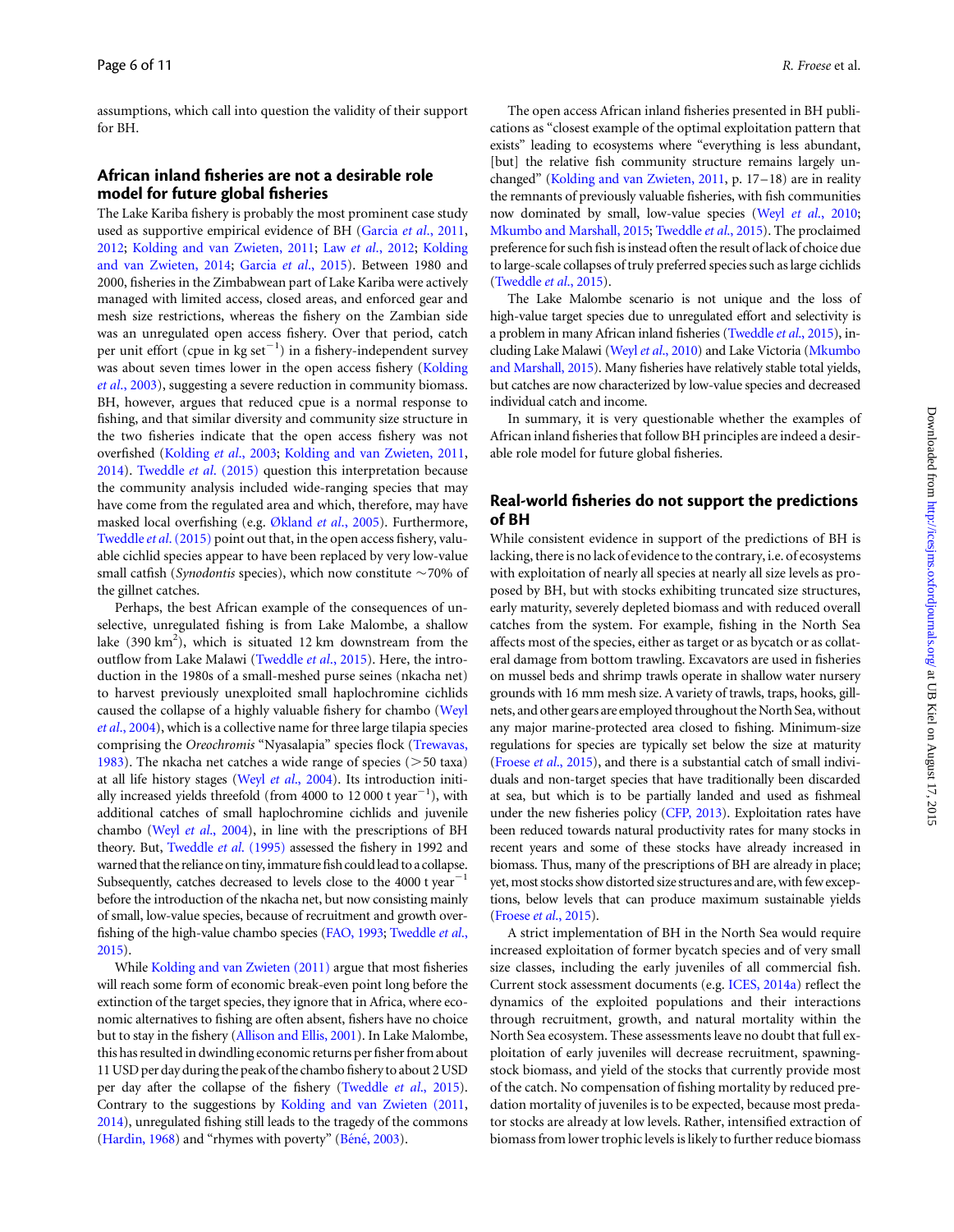of the upper trophic levels (Smith et al[., 2011\)](#page-9-0). Such fishing may result in the relative size composition in the ecosystem being similar to one with higher overall biomass, as desired by BH (Garcia et al[., 2012](#page-8-0)), but it would basically turn the North Sea into a system optimized for the production of fishmeal, with severe negative consequences for biodiversity and far from the good environmental status aimed for in the Marine Strategy Framework Directive ([MSFD, 2008\)](#page-9-0) and the Common Fisheries Policy ([CFP, 2013](#page-7-0)) of the European Union.

Similarly, nearly 400 species of fish, crustacean, and molluscs are exploited in the Mediterranean according to international catch statistics [\(FAO, 2015](#page-8-0)). Minimum-size regulations are set mostly below the size at maturity and are weakly enforced, resulting in a large proportion of juveniles in the catch [\(Tsikliras and Stergiou, 2014](#page-9-0)). Bottom trawls typically operate with a mesh size of 20 mm, which can be as low as 13 mm in non-EU countries, resulting in (discarded) catch of undersized or unwanted species that may reach up to 65% of the landings and an average of 18.6% across all gears ([Tsagarakis](#page-9-0) et al., 2014). Thus, three key requirements of BH are already in place: the catching of all species (i) at all sizes (ii) with highest biomass extraction from small species and juveniles at lowtrophic levels (iii) (Figure 1). Exploitation rates of adults typically exceed maximum sustainable levels [\(Tsikliras](#page-9-0) et al., 2015), but these rates may match the higher productivity of early juveniles and smaller species in the bycatch, thus fulfilling another requirement of BH, at least in part. Yet, contrary to the predictions of BH, the vast majority of Mediterranean stocks are outside of safe biological limits [\(Colloca](#page-7-0) et al., 2013), their body lengths are shrink-ing [\(Damalas](#page-7-0) et al., 2015), and catches are declining [\(Tsikliras](#page-9-0) et al., [2013;](#page-9-0) [FAO, 2015](#page-8-0)). A strict implementation of BH would reduce exploitation rates of adults while further increasing the exploitation of small species and juveniles of all larger species that are currently part of the bycatch. This would open new intensive fisheries on even smaller size levels. But, compensation of fishing mortality at low-trophic levels as a result of reduced predation is not to be



Figure 1. Landings and discards reported for the Mediterranean, by major groups of organisms ranked by the mean trophic level. Note that catches include a wide range ( $>$ 400) of species and decline strongly with an increase in the trophic level, as demanded by BH. Yet, overall catches are declining and most Mediterranean stocks are outside of safe biological limits.

expected because abundance of predators is already low. In contrast, most recent studies conclude that strong reduction of fishing mortality is the only way to recover Mediterranean stocks ([Tsikliras,](#page-9-0) [2014](#page-9-0); [Damalas](#page-7-0) et al., 2015; Osio et al[., 2015;](#page-9-0) [Tsikliras](#page-9-0) et al., 2015), sometimes with an explicit emphasis on shifting size of first capture towards optimal length [\(Colloca](#page-7-0) et al., 2013) or limiting ju-venile exploitation ([Vasilakopoulos](#page-10-0) et al., 2014).

#### Who would benefit from BH?

It is reasonable to ask who would benefit if the BH approach to fishing was to find wide acceptance among fisheries managers. Fishers may like it in anticipation that gear restrictions and many regulations on minimum size, bycatch, or discard avoidance would disappear, with all sizes of all species becoming regular catch. Also, catches would increase initially as more species and sizes are fished. However, fishers are apparently not aware of the likely consequences for future catches, which will consist mostly of low-value species and small fish, which even BH sees as problematic "[...] in markets where small fish have low value compared with large fish" (Law et al[., 2013\)](#page-8-0). Since much of the new catch would go into fishmeal, the aquaculture industry would benefit from the increased supply and presumably lower price of pellets. And hunters of seabirds [see Grémillet et al. [\(2015](#page-8-0))], seals [see [Pannozzo \(2013\)](#page-9-0)], and whales [\(Komatsu and](#page-8-0) [Misaki, 2001](#page-8-0)) would also benefit, because exploitation of the widest possible range of species under BH demands that these groups become part of the regular harvest, with fished groups including "all groups historically fished (including whaling, sealing, etc.)" [\(Garcia](#page-8-0) et al.[, 2012](#page-8-0), p. 2 in Supporting Online Material). In other words, instead of avoidingimpact of fishing on non-target species, the targeted killing of seabirds, whales, dolphins, seals, and other non-fish groups becomes a scientific requirement of ecosystem-based fisheries management (EBFM) under BH.

#### Moderate fishing and maximum sustainable yields

BH aims for exploitation rates in proportion to natural productivity of the respective species and size group ([Garcia](#page-8-0) et al., 2012). Fishing mortality equal to size-dependent natural mortality has been pro-posed as the default exploitation rate under BH (Law et al.[, 2013](#page-8-0)), although much higher exploitation rates are also deemed compat-ible with BH as long as the size spectrum is maintained ([Kolding](#page-8-0) [and van Zwieten, 2011,](#page-8-0) [2014;](#page-8-0) [Garcia](#page-8-0) et al., 2012). However, the rate of natural mortality is a widely accepted proxy for the maximum sus-tainable rate of fishing [see review in Froese et al[. \(2015\)](#page-8-0)], i.e. such fishing pressure is not moderate but the maximum that a given stock can tolerate in the long term. The acceptance of BH with such fishing pressure would therefore lead to the abandonment of one of the few currently uncontested tenets of EBFM that maximum sustainable yields cannot be achieved simultaneously for all exploited stocks in an ecosystem: if we wish big fish, we must leave prey for them to feed on [\(Pikitch](#page-9-0) et al., 2012; [Essington](#page-8-0) et al., 2015). Also, and this is more ominous, BH would provide a justification for the further development of industrial fisheries for zooplankton. Artisanal fisheries for zooplankton currently exist, e.g. in the form of fisheries for Akami paste shrimp (Acetes spp.; [Omori, 1975](#page-9-0)) and jellyfish (Brotz, in press). However, industrial fishing for zooplankton is currently conducted only in Antarctica (for krill, Euphausia superba; Olsen et al[., 2006\)](#page-9-0) and in the Norwegian Arctic (for "redfeed", i.e. copepods, mainly Calanus finnmarchicus; [Tiller, 2008](#page-9-0)), with both fisheries producing feed for aquaculture. We question whether these fisheries should be emulated in other parts of the world, and doubt that they would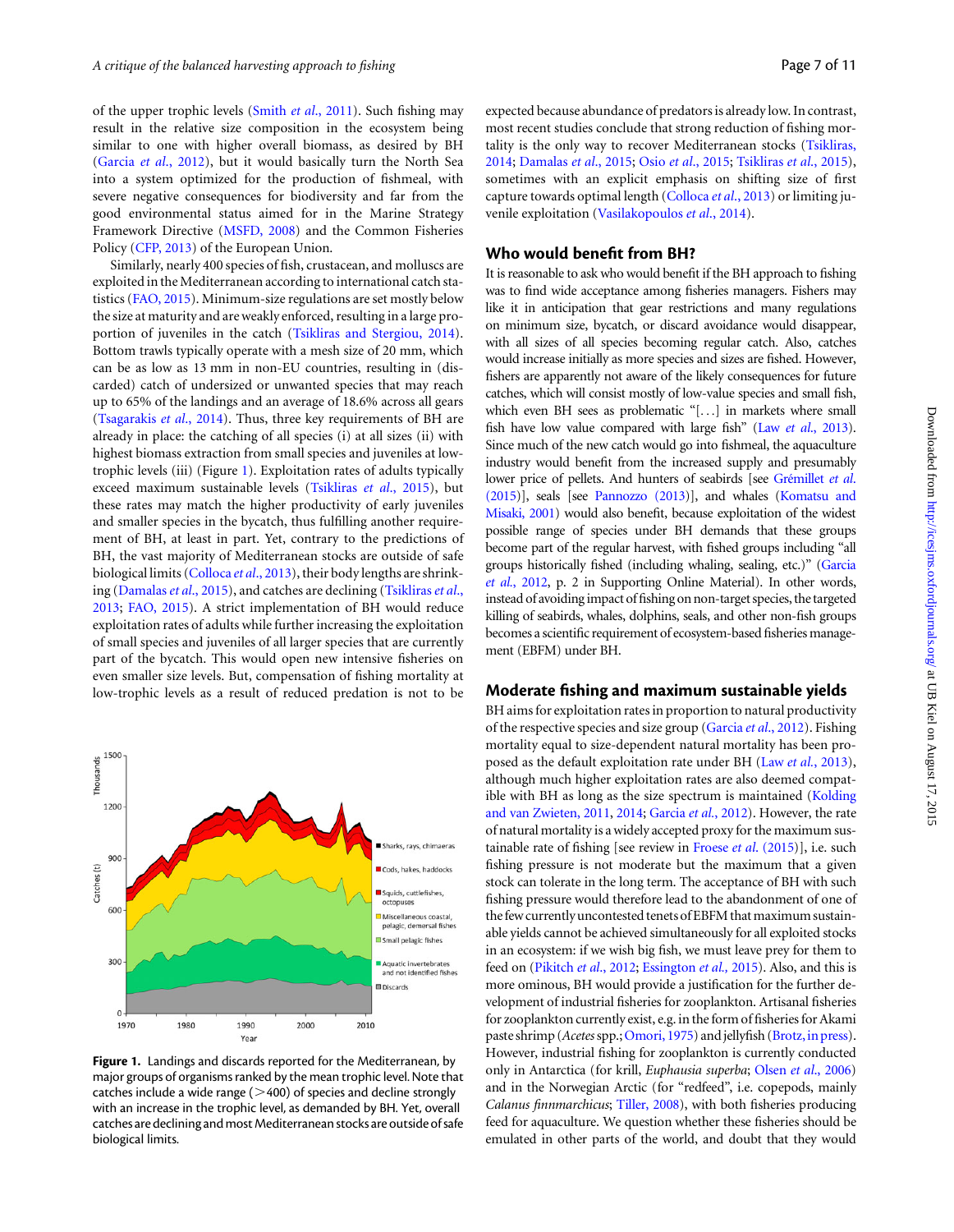<span id="page-7-0"></span>increase the availability of fish to the poor people in developing countries, one of the reasons advanced in support of BH.

#### Practical and conceptual problems of BH

Practical and conceptual problems of BH were also raised at the recent BH workshop in Rome. The executive summary from that workshop ([Garcia](#page-8-0) et al., 2015, p. 11) notes the following: "In relation to how BH could be considered as a strategy for implementation of the Ecosystem Approach to Fisheries, it was recognized that BH only addresses the objective of food production and maintaining ecosystem structure and functioning. Other ecological objectives (e.g. those related to minimizing impacts on habitats), as well as social and economic objectives, are not explicitly covered by BH [...]. Furthermore, there is also the issue as to what extent excluding taxonomic groups (e.g. charismatic species) and sizes (e.g. juveniles, adults) from the BH equation would lead to desirable outcomes".

These recognized deficits of BH are, in fact, addressed by existing fisheries policies (e.g. [Restrepo](#page-9-0) et al., 1998; DAFF, 2007; [MSFD,](#page-9-0) [2008;](#page-9-0) CFP, 2013) aiming for targeted exploitation of resilient and economically valuable species at levels below the maximum sustainable yield and at sizes that ensure growth and successful reproduction, while minimizing the impact of fishing on the ecosystem and the environment.

#### Conclusions

BH calls for fishing across the widest possible range of species, stocks, and sizes in an ecosystem, in proportion to their natural productivity [\(Garcia](#page-8-0) et al., 2012). Such fishing is suggested to minimize the impact of exploitation on the structure of ecosystems and to lead to increased yields from larger stocks with less truncated size and age structure. We examined the models and the empirical evidence put forward in support of BH. We found that the models used unrealistic assumptions and settings, and that conclusive empirical evidence of BH is lacking. Instead, moderate harvesting of resilient species for human consumption, with least possible impact on stocks and ecosystems, is still the most promising approach for sustainable use of the living ocean. Nearly 70 years after the International Overfishing Conference in London [\(UN,](#page-9-0) [1946\)](#page-9-0), which aimed at ending overfishing, and over 30 years after the binding regulations of the Law of the Sea on the sustainable use of living marine resources ([UNCLOS, 1982](#page-9-0)), it is high time that sustainable, profitable, low-impact fishing is finally implemented on a global scale. The BH proposal for fishing all species at all sizes is more likely to hinder these efforts than to help them.

#### Acknowledgements

We thank Tom Froese for comments on the readability of the text. DP is partly supported by the Sea Around Us and funded by the Paul G. Allen Family Foundation. ND acknowledges support from The Scientific and Technological Research Council of Turkey (TUBITAK), and OLFW thanks the National Research Foundation (NRF) of South Africa. This is FIN contribution number 172.

## References

- Allison, E. H., and Ellis, F. 2001. The livelihoods approach and management of small-scale fisheries. Marine Policy, 25: 377–388.
- Barrett, J. H., Nicholson, R. A., and Cerón-Carrasco, R. 1999. Archaeo-ichthyological evidence for long-term socioeconomic trends in northern Scotland: 3500 BC to AD 1500. Journal of Archaeological Science, 26: 353–388.
- Beddington, J. R., and Cooke, J. 1983. The Potential Yield of Previously Unexploited Stocks. FAO Fisheries Technical Paper No. 242, FAO, Rome. 63 pp.
- Béné, C. 2003. When fishery rhymes with poverty: A first step beyond the old paradigm on poverty in small-scale fisheries. World Development, 31: 949–975.
- Beverton, R. J. H., and Holt, S. J. 1957. On the Dynamics of Exploited Fish Populations. Fisheries Investigation Series, II, 19, Her Majesty's Stationary Office, London.
- Beverton, R. J. H., and Holt, S. J. 1966. Manual of Methods for Fish Stock Assessment. Part 2. Tables of Yield Functions. FAO Fisheries Technical Paper, No. 38. 67 pp.
- Blanchard, J. L., Mills, C., Jennings, S., Fox, C. J., Rackham, B. D., Eastwood, P. D., and O'Brien, C. M. 2005. Distribution–abundance relationships for North Sea Atlantic cod (Gadus morhua): Observation versus theory. Canadian Journal of Fisheries and Aquatic Sciences, 62: 2001–2009.

Borrell, B. 2013. A big fight over little fish. Nature, 493: 597–598.

- Boudreau, P.W., and Dickie, L. M. 1992. Biomass spectra of aquatic ecosystems in relation to fisheries yield. Canadian Journal of Fisheries and Aquatic Sciences, 49: 1528–1538.
- Brotz, L. 2015. Jellyfish fisheries—A global assessment. In Global Atlas of Marine Fisheries: Ecosystem Impacts and Analysis, p. 20. Ed. by D. Pauly, and D. Zeller. Island Press, Washington, DC; in press.
- Bundy, A., Fanning, P., and Zwanenburg, K. C. T. 2005. Balancing exploitation and conservation of the eastern Scotian Shelf ecosystem: Application of a 4D Ecosystem exploitation index. ICES Journal of Marine Science, 65: 503–510.
- Caddy, J. F., and Sharp, G. D. 1986. An Ecological Framework for Marine Fishery Investigations. FAO Fisheries Technical Paper, No. 283, FAO, Rome. 152 pp.
- CFP. 2013. Regulation (EU) No. 1380/2013 of the European Parliament and of the Council of 11 December 2013 on the Common Fisheries Policy. Official Journal of the European Union, 354: 22–61.
- Charnov, E. L., Turner, T. F., and Winemiller, K. O. 2001. Reproductive constraints and the evolution of life histories with indeterminate growth. Proceedings of the National Academy of Sciences, 98: 9460–9464.
- Choi, J. S., Frank, K. T., Leggett, W. C., and Drinkwater, K. 2004. Transition to an alternate stable state in a continental shelf ecosystem. Canadian Journal of Fisheries and Aquatic Sciences, 61: 505–510.
- Christensen, V., and Walters, C. 2005. Trade-offs in ecosystem-scale optimization of fisheries management policies. Bulletin of Marine Science, 74: 549–562.
- Clark, R. S., and Graham, M. 1948. Scientific meeting on the effect of the war on the stocks of commercial food fishes. Rapports et Procès-Verbaux de Réunions, 128: 5-6.
- Colloca, F., Cardinale, M., Maynou, F., Giannoulaki, M., Scarcella, G., Jenko, K., Bellido, J. M., et al. 2013. Rebuilding Mediterranean fisheries: A new paradigm for ecological sustainability. Fish and Fisheries, 14: 89-109.
- Conover, D. O., and Munch, S. B. 2002. Sustaining fisheries yields over evolutionary time scales. Science, 297: 94 –96.
- Conover, D. O., Munch, S. B., and Arnott, S. A. 2009. Reversal of evolutionary downsizing caused by selective harvest of large fish. Proceedings of the Royal Society B: Biological Sciences, 276: 2015–2020.
- Cury, P. M., Boyd, I. L., Bonhommeau, S., Anker-Nilssen, T., Crawford, R. J. M., Furness, R. W., Mills, J. A., et al. 2012. Global seabird response to forage fish depletion-one-third for the birds. Science, 334: 1703–1706.
- DAFF. 2007. Commonwealth Fisheries Harvest Strategy: Policy and Guidelines. Australian Government, Department of Agriculture, Fisheries and Forestry, Canberra. 55 pp.
- Damalas, D., Maravelias, C. D., Osio, G. C., Maynou, F., Sbrana, M., and Sartor, P. 2015. "Once upon a Time in the Mediterranean" long term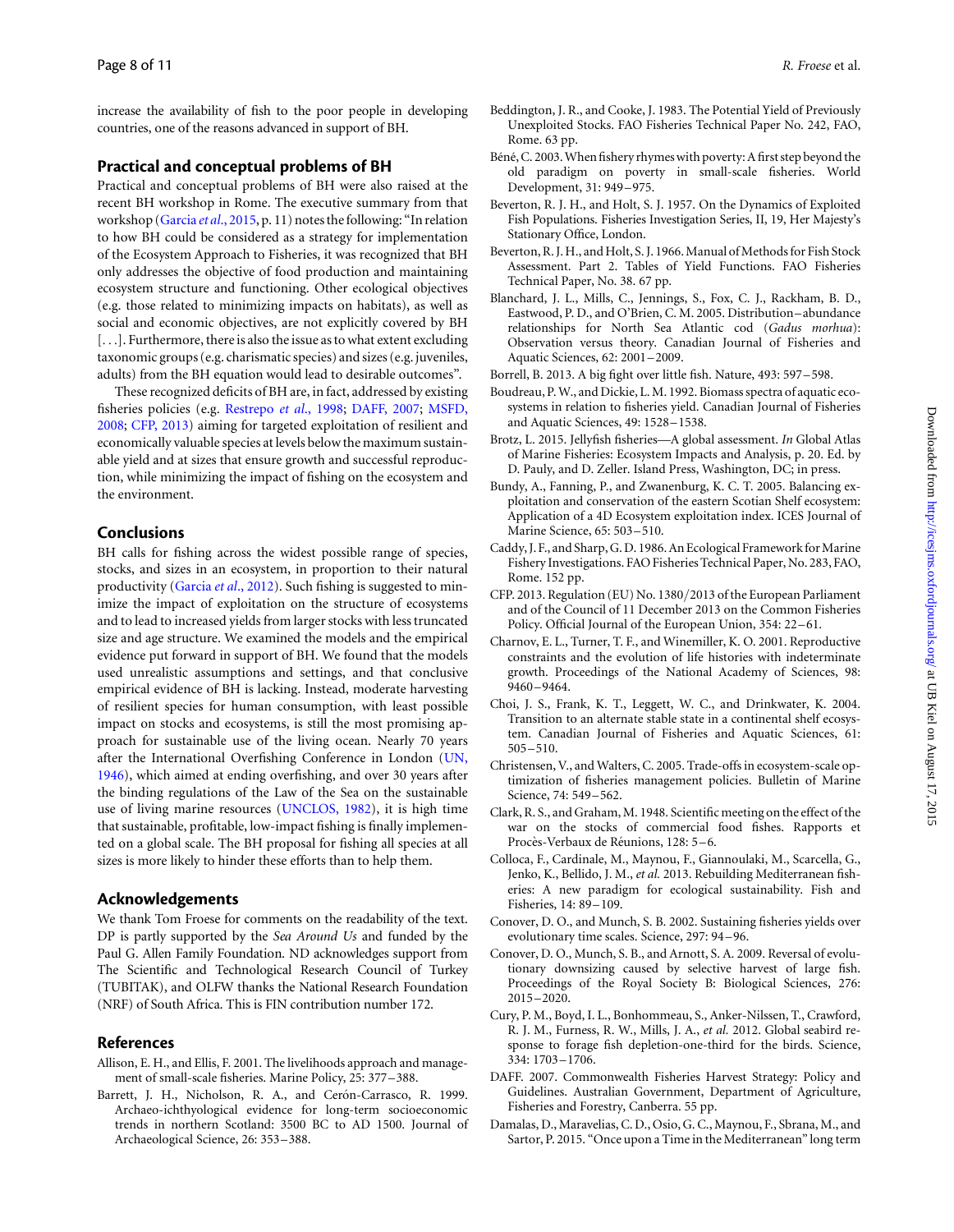<span id="page-8-0"></span>trends of Mediterranean fisheries resources based on fishers' traditional ecological knowledge. PLoS ONE, 10: e0119330.

- Duplisea, D. E., Kerr, S. R., and Dickie, L. M. 1997. Demersal fish biomass size spectra on the Scotian Shelf, Canada: Species replacement at the shelfwide scale. Canadian Journal of Fisheries and Aquatic Sciences, 54: 1725 –1735.
- EC. 2014. The Future of the Almadraba Sector—Traditional Tuna Fishing Methods in the EU.IP/B/PECH/IC/2014-081. Policy Department of the European Parliament, Brussels, Belgium. 80 pp.
- Engelhard, G. H., Peck, M. A., Rindorf, A., Smout, S. C., van Deurs, M., Raab, K., Andersen, K. H., et al. 2014. Forage fish, their fisheries, and their predators: Who drives whom? ICES Journal of Marine Science,  $71:90 - 104.$
- Essington, T. E.,Moriarty, P. E., Froehlich, H. E., Hodgson, E. E., Koehn, L. E., Oken, K. L., Siple, M. C., et al. 2015. Fishing Amplifies Forage Fish Population Collapses. Proceedings of the National Academy of Sciences of the USA, doi:10.1073/pnas.1422020112.
- FAO. 1993. Fisheries Management in the South-east arm of Lake Malawi, the Upper Shire River and Lake Malombe, with Particular Reference to the Fisheries on Chambo (Oreochromis spp). FAO, CIFA, Technical Paper 21, Rome.
- FAO. 2015. Fishery Information, Data and Statistics Unit GFCM Capture Production 1970 –2011. FISHSTAT J—Universal Software for Fishery Statistical Time Series.
- Froese, R., Coro, G., Kleisner, K., and Demirel, N. 2015. Revisiting safe biological limits in fisheries. Fish and Fisheries, doi:10.1111/ faf.12102/.
- Froese,R., and Proelß, A. 2010. Rebuilding fish stocks no later than 2015: Will Europe meet the deadline? Fish and Fisheries, 11: 194–202.
- Froese, R., Stern-Pirlot, A., Winker, H., and Gascuel, D. 2008. Size matters: How single-species management can contribute to ecosystem-based fisheries management. Fisheries Research, 92: 231–241.
- Garcia, S.M. 1986. A highly successful seasonal trawling ban, the Cyprus Effect. Naga. The ICLARM Quarterly, 9: 3 –4.
- Garcia, S. M., Bianchi, G., Charles, A., Kolding, J., Rice, J., Rochet, M. J., and Zhou, S. (Ed.)et al. 2015. Balanced Harvest in the Real World. Scientific, Policy and Operational Issues in an Ecosystem Approach to Fisheries. Report of an International Scientific Workshop of the IUCN Fisheries Expert Group (IUCN/CEM/FEG) Organized in Close Cooperation with the Food and Agriculture Organization of the United Nations (FAO), Rome, 29/09-02/10/2014. IUCN, EBCD, FAO, Gland, Switzerland, Brussels, Belgium and Rome, Italy. 94 pp.
- Garcia, S. M., and Demetropoulos, A. 1986. Management of Cyprus fisheries. FAO Fisheries Technical Paper, No. 250, FAO, Rome. 40 pp.
- Garcia, S. M., Kolding, J., Rice, J., Rochet, M. J., Zhou, S., Arimoto, T., and Beyer, J. (Ed.) et al. 2011. Selective Fishing and Balanced Harvest in Relation to Fisheries and Ecosystem Sustainability. Report of a Scientific Workshop Organized by the IUCN-CEM Fisheries Expert Group (FEG) and the European Bureau for Conservation and Development (EBCD) in Nagoya (Japan), 14 –16 October 2010. IUCN and EBCD, Gland, Switzerland and Brussels, Belgium, 33 pp. [http:](http://data.iucn.org/dbtw-wpd/edocs/2011-001.pdf)//[data.iucn.org](http://data.iucn.org/dbtw-wpd/edocs/2011-001.pdf)/dbtw-wpd/edocs/[2011-001.pdf](http://data.iucn.org/dbtw-wpd/edocs/2011-001.pdf) (last accessed March 2015).
- Garcia, S. M., Kolding, J., Rice, J., Rochet, M. J., Zhou, S., Arimoto, T., Beyer, J. E., et al. 2012. Reconsidering the Consequences of Selective Fisheries. Science, 335: 1045–1047.
- Gardmark, A., Casini, M., Huss, M., van Leeuwen, A., Jjelm, J., Persson, L., and de Roos, A. M. 2015. Regime shifts in exploited marine food webs: Detecting mechanisms underlying alternative stable states using size-structured community dynamics theory. Philosophical Transactions of the Royal Society B, 370: 20130262.
- Grémillet, D., Peron, C., Provost, P., and Lescroel, A. 2015. Adult and juvenile European seabirds at risk from marine plundering off West Africa. Biological Conservation, 182: 143–147.
- Guénette, S., and Gascuel, D. 2012. Shifting baselines in European fisheries: The case of the Celtic Sea and Bay of Biscay. Ocean and Coastal Management, 70: 10-21.
- Halliday, R. G., and Pinhorn, A. T. 2002. A review of the scientific and technical bases for policies on the capture of small fish in North Atlantic groundfish fisheries. Fisheries Research, 57: 211–222.
- Hardin,G. 1968. The tragedy of the commons. Science, 162: 1243–1248.
- Harland, J. F., and Parks, R. L. 2008. The fish remains. In On the fringe of Neolithic Europe: Excavation of a Chambered Cairn on the Holm of Papa Westray, Orkney. Ed. by A. Ritchie. Society of Antiquaries of Scotland, Edinburgh. 152 pp.
- Heino, M., Baulier, L., Boukal, D. S., Ernande, B., Johnston, F. D., Mollet, F. M., Pardoe, H., et al. 2013. Can fisheries-induced evolution shift reference points for fisheries management? ICES Journal of Marine Science, 70: 707 –721.
- Heino, M., and Dieckmann, U. 2008. Detecting fisheries-induced lifehistory evolution: An overview of the reaction-norm approach. Bulletin of Marine Sciences, 83: 69 –93.
- Hsieh, C. H., Yamauchi, A., Nakazawa, T., and Wang, W. F. 2010. Fishing effects on age and spatial structures undermine population stability of fishes. Aquatic Sciences, 72: 165–178.
- ICES. 2014a. Report of the Working Group for the Assessment of Demersal Stocks in the North Sea and Skagerrak (WGNSSK). ICES HQ, Copenhagen, Denmark. [http:](http://www.ices.dk/sites/pub/Publication%20Reports/Expert%20Group%20Report/acom/2014/WGNSSK/01%20WGNSSK%20report%202014.pdf)//[www.ices.dk](http://www.ices.dk/sites/pub/Publication%20Reports/Expert%20Group%20Report/acom/2014/WGNSSK/01%20WGNSSK%20report%202014.pdf)/sites/pub/ Publication%20Reports/[Expert%20Group%20Report](http://www.ices.dk/sites/pub/Publication%20Reports/Expert%20Group%20Report/acom/2014/WGNSSK/01%20WGNSSK%20report%202014.pdf)/acom/2014/ WGNSSK/[01%20WGNSSK%20report%202014.pdf](http://www.ices.dk/sites/pub/Publication%20Reports/Expert%20Group%20Report/acom/2014/WGNSSK/01%20WGNSSK%20report%202014.pdf) (last accessed March 2015).
- ICES. 2014b. Cod in Subareas I and II (Northeast Arctic cod). Advice June 2014. [http:](http://www.ices.dk/sites/pub/Publication%20Reports/Advice/2014/2014/cod-arct.pdf)//[www.ices](http://www.ices.dk/sites/pub/Publication%20Reports/Advice/2014/2014/cod-arct.pdf).dk/sites/pub/[Publication%20Reports](http://www.ices.dk/sites/pub/Publication%20Reports/Advice/2014/2014/cod-arct.pdf) /Advice/2014/2014/[cod-arct.pdf](http://www.ices.dk/sites/pub/Publication%20Reports/Advice/2014/2014/cod-arct.pdf) (last accessed March 2015).
- ICES. 2015. ICES-FishMap Cod. [http:](http://www.ices.dk/marine-data/Documents/ICES%20FishMap/ICES-FishMap)//[www.ices.dk](http://www.ices.dk/marine-data/Documents/ICES%20FishMap/ICES-FishMap)/marine-data/ Documents/[ICES%20FishMap](http://www.ices.dk/marine-data/Documents/ICES%20FishMap/ICES-FishMap)/ICES-FishMap (last accessed March 2015).
- Jacobsen, N. S., Gislason, H., and Andersen, K. H. 2014. The consequences of balanced harvesting of fish communities. Proceedings of the Royal Society B, 281: 20132701.
- Jensen, A. L. 1996. Beverton and Holt life history invariants result from optimal trade-off of reproduction and survival. Canadian Journal of Fisheries and Aquatic Sciences, 53: 820–822.
- Jørgensen, C., Enberg, K., Dunlop, E. S., Arlinghaus, R., Boukal, D. S., Brander, K., Ernande, B., et al. 2007. Managing evolving fish stocks. Science, 318: 1247 –1248.
- Jørgensen, C., Ernande, B., and Fiksen, Ø. 2009. Size-selective fishing gear and life history evolution in the Northeast Arctic cod. Evolutionary Applications, 2: 356 –370.
- Kolding, J., Musando, B., and Songore, N. 2003. Inshore fisheries and fish population changes in Lake Kariba. In Management, Co-management or No-management? Major Dilemmas in Southern African Freshwater Fisheries, pp. 67–99. Ed. by E. Jullarsen, J. Kolding, R. Overå, J. Raakjær Nielsen, and P. A. M. van Zwieten. FAO Fisheries Technical Paper, No. 426/2, FAO, Rome. 271 pp.
- Kolding, J., and van Zwieten, P. A. M. 2011. The tragedy of our legacy: How do global management discourses affect small-scale fisheries in the South? Forum for Development Studies, 38: 235–265.
- Kolding, J., and van Zwieten, P. A. M. 2014. Sustainable fishing of inland waters. Journal of Limnology, 73(Suppl 1): 132–148.
- Komatsu, M., and Misaki, S. 2001. The Truth Behind the Whaling Dispute. Institute of Cetacean Research Publication, Tokyo. 176 pp.
- Law, R. 2000. Fishing, selection, and phenotypic evolution. ICES Journal of Marine Science, 57: 659–668.
- Law, R. 2007. Fisheries-induced evolution: Present status and future directions. Marine Ecology Progress Series, 335: 271 –277.
- Law, R., and Grey, D. R. 1989. Evolution of yields from populations with age-specific cropping. Evolutionary Ecology, 3: 343–359.
- Law, R. M., Kolding, J., and Plank, M. J. 2013. Squaring the circle: Reconciling fishing and conservation of aquatic ecosystems. Fish and Fisheries, doi:10. 1111/faf.12056.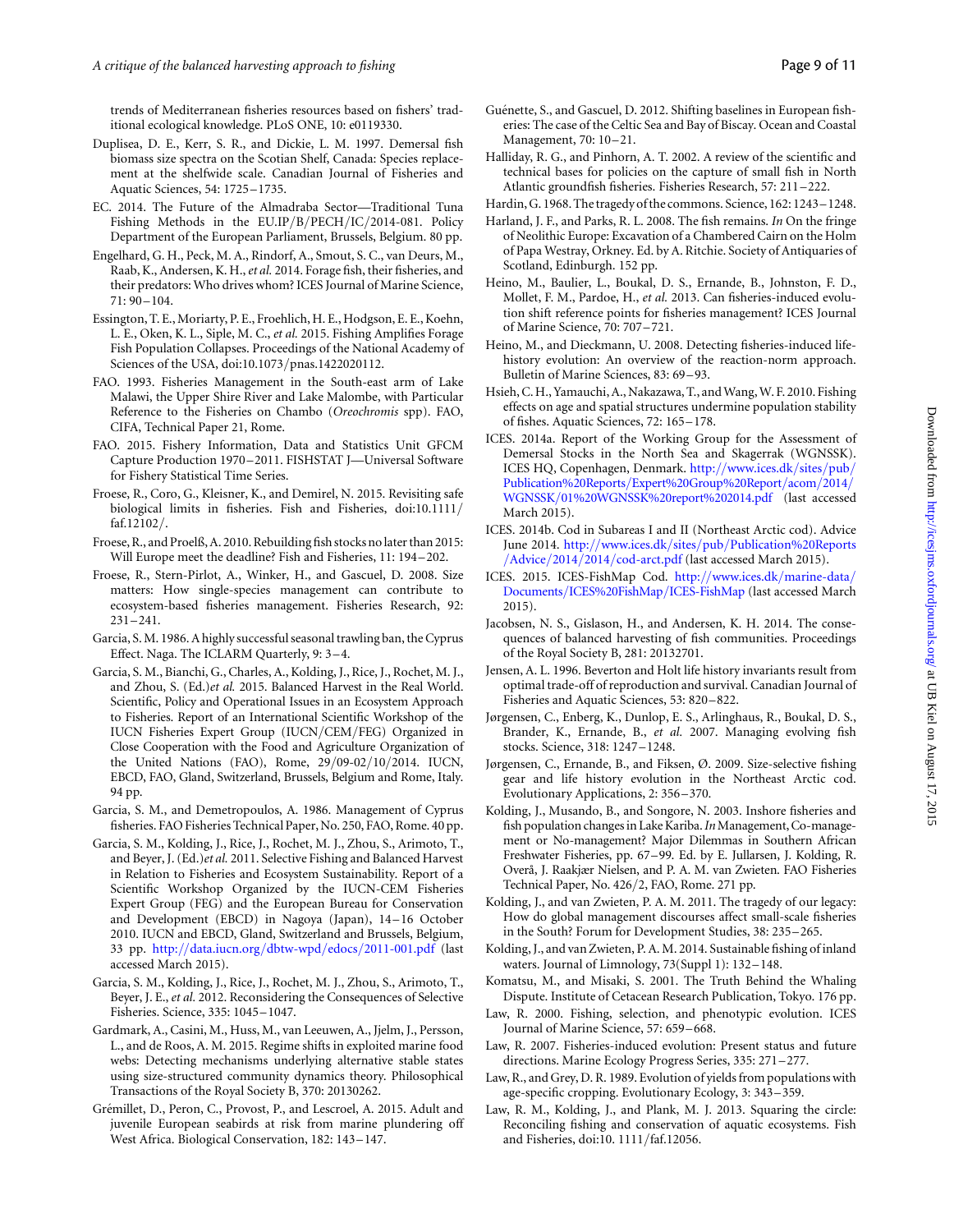- <span id="page-9-0"></span>Law, R. M., Plank, M. J., and Kolding, J. 2012. On balanced exploitation of marine ecosystems: Results from dynamic size spectra. ICES Journal of Marine Science, 69: 602–614.
- Law, R. M., Plank, M. J., and Kolding, J. 2014. Balanced exploitation and coexistence of interacting, size-structured, fish species. Fish and Fisheries, doi:10. 1111/faf. 12098.
- Lester, N. P., Shuter, B. J., Venturelli, P., and Nadeau, P. 2014. Life-history plasticity and sustainable exploitation: A theory of growth compensation applied to walleye management. Ecological Applications, 24: 38–54.
- Levin, P. S., and Mollmann, C. 2015. Marine ecosystem regime shifts: Challenges and opportunities for ecosystem-based management. Philosophical Transactions of the Royal Society B, 370: 20130275.
- Mangel, M., Kindsvater, H. K., and Bonsall, M. B. 2007. Evolutionary analysis of life span, competition, and adaptive radiation, motivated by the Pacific rockfishes (Sebastes). Evolution, 61: 1208–1224.
- Marty, L., Dieckmann, U., and Ernande, B. 2014. Fisheries-induced neutral and adaptive evolution in exploited fish populations and consequences for their adaptive potential. Evolutionary Applications, doi:10.1111/eva.12220.
- Methot, R. D., and Wetzel, C. R. 2013. Stock synthesis: A biological and statistical framework for fish stock assessment and fishery management. Fisheries Research, 142: 86-99.
- Misund, O. A., Kolding, J., and Fréon, P. 2002. Fish capture devices in industrial and artisanal fisheries and their influence on management. In Handbook of Fish Biology and Fisheries, Vol. II. Ed. by P. J. B. Hart, and J. D. Reynolds. Blackwell Science, London. 428 pp.
- Mkumbo, O. C., and Marshall, B. E. 2015. The Nile perch fishery of Lake Victoria: Current status and management challenges. Fisheries Management and Ecology, 22: 56 –63.
- MSFD. 2008. Marine Strategy Framework Directive. 2008. Directive 2008/56/EC of the European Parliament and of the Council of 17 June 2008 Establishing a Framework for Community Action in the Field of Marine Environmental Policy. Official Journal of the European Union, 164: 19–39.
- Økland, F., Thorstad, E. B., Hay, C. J., Næsje, T. F., and Chanda, B. 2005. Patterns of movement and habitat use by tigerfish (Hydrocynus vittatus) in the Upper Zambezi River (Namibia). Ecology of Freshwater Fish, 14: 79–86.
- Olsen, R. E., Suontama, J., Langmyhr, E., Mundheim, H., Ringø, E., Melle, W., Malde, M. K., et al. 2006. The replacement of fish meal with Antarctic krill, Euphausia superba in diets for Atlantic salmon, Salmo salar. Aquaculture Nutrition, 12: 280–290.
- Omori, M. 1975. The Systematics, Biogeography, and Fishery of Epipelagic Shrimps of the Genus Acetes (Crustacea, Decapoda, Sergestidae). Bulletin of the Ocean Research Institute-University of Tokyo, Japan.
- Osio,G. C., Orio,A., andMillar, C. P. 2015. Assessing the vulnerability of Mediterranean demersal stocks and predicting exploitation status of un-assessed stocks. Fisheries Research; in press. doi:10.1016/ j.fishres.2015.02.005.
- Pannozzo, L. 2013. The Devil and the Deep Blue Sea: An Investigation into the Scapegoating of Canada' Grey Seal. Fernwood Publishing, Black Point, Nova Scotia and Winnipeg, Manitoba. 192 pp.
- Pauly, D., Christensen, V., Dalsgaard, J., Froese, R., and Torres, F., Jr. 1998. Fishing down marine food webs. Science, 279: 860–863.
- Pauly, D., and Froese, R. 2012. Comments on FAO's State of Fisheries and Aquaculture, or 'SOFIA 2010'. Marine Policy, 36:746 –752.
- Pikitch, E., Boersma, P. D., Boyd, I. L., Conover, D. O., Cury, P., Essington, T., Heppell, S. S., et al. 2012. Little Fish, Big Impact: Managing a Crucial Link in Ocean Food Webs. Lenfest Ocean Program, Washington, DC. 108 pp.
- Punt, A. E. 2006. The FAO precautionary approach after almost 10 years: Have we progressed towards implementing simulation tested feedback control management systems for fisheries management? Natural Resource Modeling, 19: 441–464.
- Punt, A. E., Smith, A. D. M., Smith, D. C., Tuck, G. N., and Klaer, N. L. 2013. Selecting relative abundance proxies for BMSY and BMEY. ICES Journal of Marine Science, 71: 469 –483.
- Quinn, T. J., and Collie, J. S. 2005. Sustainability in single-species population models. Philosophical Transactions of the Royal Society of London, Series B: Biological Sciences, 360: 147 –162.
- Quinn,T. J., and Deriso,R. B. 1999. Quantitative Fish Dynamics. Oxford University Press, New York.
- Restrepo, V. R., Thompson, G. G., Mace, P.M., Gabriel,W. L., Low, L. L., McCall, A. D., Methot, R. D., et al. 1998. Technical Guidelines on the Use of the Precautionary Approach to Implementing National Standard 1 of the Magnuson-Stevens Fishery Conservation and Management Act. NOAA Technical Memorandum NMFS-F/SPO 31. 54 pp.
- Rice, J., and Gislason, H. 1996. Patterns of change in the size spectra of numbers and diversity of the North Sea fish assemblage, as reflected in surveys and models. ICES Journal of Marine Science, 53: 1214–1225.
- Richardson, A. J., Bakun, A., Hays, G. C., and Gibbons, M. J. 2009. The jellyfish joyride: Causes, consequences and management responses to a more gelatinous future. Trends in Ecology and Evolution, 24: 312–322.
- Rochet, M. J., and Benoît, E. 2011. Fishing destabilizes the biomass flow in the marine size spectrum. Proceedings of the Royal Society B, doi:10.1098/rspb. 2011. 0893.
- Roff, D. 1984. The evolution of life history parameters in teleosts. Canadian Journal of Fisheries and Aquatic Sciences, 41: 989–1000.
- Sharpe, D.M. T., and Hendry, A. P. 2009. Life history change in commercially exploited fish stocks: An analysis of trends across studies. Evolutionary Applications, 2: 260 –275.
- Smith, A. D. M., Brown, C. J., Bulman, C. M., Fulton, E. A., Johnson, P., Kaplan, I. C., Lozano, H., et al. 2011. Impacts of fishing low–trophic level species on marine ecosystems. Science, 333: 1147–1150.
- Tiller, R. G. 2008. The Norwegian system and the distribution of claims to redfeed. Marine Policy, 32: 928 –940.
- Trewavas, E. 1983. Tilapiine Fishes of the Genera Sarotherodon, Oreochromis and Danakilia. Cornell University Press, Ithaca, NY. 583 pp.
- Tsagarakis, K., Palialexis, A., and Vassilopoulou, V. 2014. Mediterranean fishery discards: Review of the existing knowledge. ICES Journal of Marine Science, 71: 1219–1234.
- Tsikliras, A. C. 2014. Fisheries mismanagement in the Mediterranean: A Greek tragedy. Fisheries and Aquaculture Journal, 5: 1000e113.
- Tsikliras, A. C., Dinouli, A., and Tsalkou, E. 2013. Exploitation trends of the Mediterranean and Black Sea fisheries. Acta Adriatica, 54: 273–282.
- Tsikliras, A. C., Dinouli, A., Tsiros, V. Z., and Tsalkou, E. 2015. The Mediterranean and Black Sea fisheries at risk from overexploitation. PLoS ONE, 10: e0121188.
- Tsikliras, A. C., and Stergiou, K. I. 2014. Size at maturity of Mediterranean marine fishes. Reviews in Fish Biology and Fisheries, 24: 219 –268.
- Tweddle, D., Cowx, I. G., Peel, R. A., and Weyl, O. L. F. 2015. Challenges in fisheries management in the Zambezi, one of the great rivers of Africa. Fisheries Management and Ecology, 22: 99 –111.
- Tweddle, D., Turner, G. F., and Seisay, M. 1995. Changes in species composition and abundance as a consequence of fishing in Lake Malombe, Malawi. In The Impact of Species Changes in African Lakes, pp. 413–424. Ed. by T. J. Pitcher, and P. Hart. Chapman & Hall, London. 601 pp.
- UN. 1946. Final Act Convention of the International Overfishing Conference, London, 25 March –5th April 1946. H.M.S.O. Miscellaneous, 7: 12.
- UNCLOS. 1982. United Nations Convention on the Law of the Sea. 1833 UNTS 3. [http:](http://www.un.org/Depts/los/convention_agreements/texts/unclos/unclos_e.pdf)//[www.un.](http://www.un.org/Depts/los/convention_agreements/texts/unclos/unclos_e.pdf)org/Depts/los/[convention\\_agreements](http://www.un.org/Depts/los/convention_agreements/texts/unclos/unclos_e.pdf)/ texts/unclos/[unclos\\_e.pdf](http://www.un.org/Depts/los/convention_agreements/texts/unclos/unclos_e.pdf) (last accessed 15 April 2011).